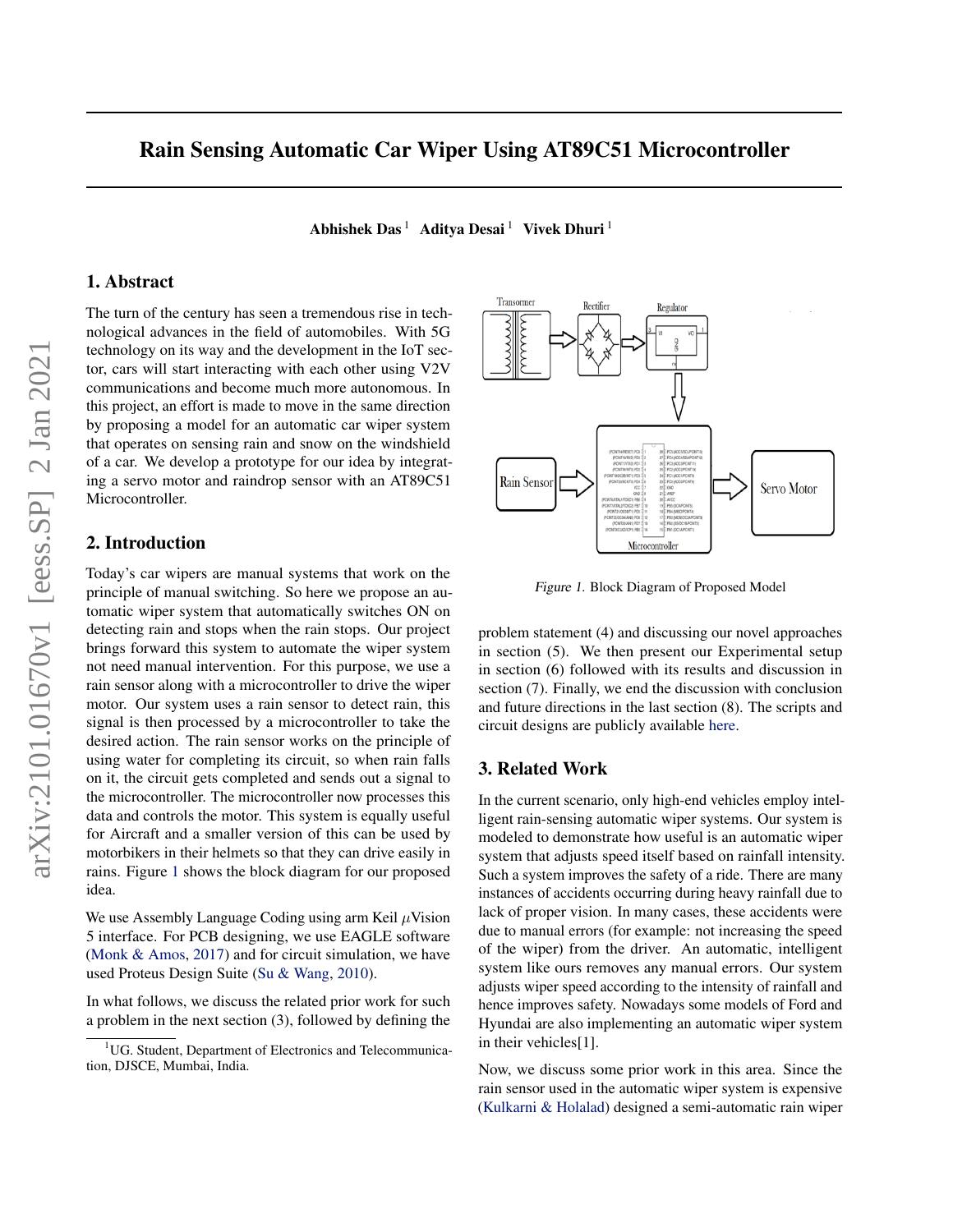<span id="page-1-0"></span>

Figure 2. 8051 Microcontroller pin configuration

that could be installed in economic vehicles. Their semiautomatic rain wiper had Cup sensor which was based on the principle of rate of water flow and volume of water. The cup sensor was made up of a conical cup with probes at different levels of height. These levels of the probe were used to increase the wiper speed. Therefore, depending on the rain intensity the wiper system could change the speed. Their design was economical and had three different stages of rain intensity.

Similarly, [\(Ashik & Basavaraju,](#page-4-0) [2014\)](#page-4-0) designed automatic wipers with mist control that worked with three different rain intensities, which are drizzling, medium rain and heavy rain. The automatic wiper and internal wiper uses the combination of a sensor, microcontroller and the wiper motor. The external sensor and internal sensor is based on the principle of conductance. The microcontroller actuates the speed of the wiper motor by measuring the rain intensity as detected by the external motor. Similarly, the internal mist controllers are placed on the windshield which detects the mist signalling the controller to actuate the internal wiper motor.

### 4. Experimental Setup

#### 4.1. AT89C51 Microcontroller

The AT89C51 [\(Mazidi et al.,](#page-4-0) [2005\)](#page-4-0) is a low-power, highperformance CMOS 8-bit microcomputer with 4K bytes of Flash programmable and erasable read-only memory. The on-chip Flash allows the program memory to be reprogrammed in-system or by a conventional non-volatile



Figure 3. Rain Sensor Module



Figure 4. Servo Motor memory programmer. By combining a versatile 8-bit CPU with Flash on a monolithic chip, the Atmel AT89C51 is a powerful microcomputer that provides a highly-flexible and cost-effective solution to many embedded control applications. Figure 2 shows the pin configuration of 8051 Microcontroller.

#### 4.2. Rain Sensor Module

A rain sensor module is an easy tool for rain detection [\(Gupta et al.\)](#page-4-0). It can be used as a switch when a raindrop falls through the raining board and for measuring rainfall intensity. Figure 3 shows a depiction of a typical Rain Sensor Module. Due to its compact design and light weight, it can be easily attached into any system. The module features, a rain board, and the control board that is separate for more convenience, a power indicator LED, and sensitivity adjustable through a potentiometer. A raindrop sensor is a board coated with nickel in the form of lines. It works on the principle of ohms law. When there is no raindrop on board. Resistance is high so we get high voltage according to V=IR. When raindrop present it reduces the resistance because water is a conductor of electricity and the presence of water connects nickel lines in parallel so reduced resistance and the reduced voltage drop across it.

#### 4.3. Servo Motor

Servo motors [\(Sachin & Gaonkar,](#page-4-0) [2013\)](#page-4-0) are self-contained mechanical devices that are used to control the machines with great precision. . Usually the servo motor is used to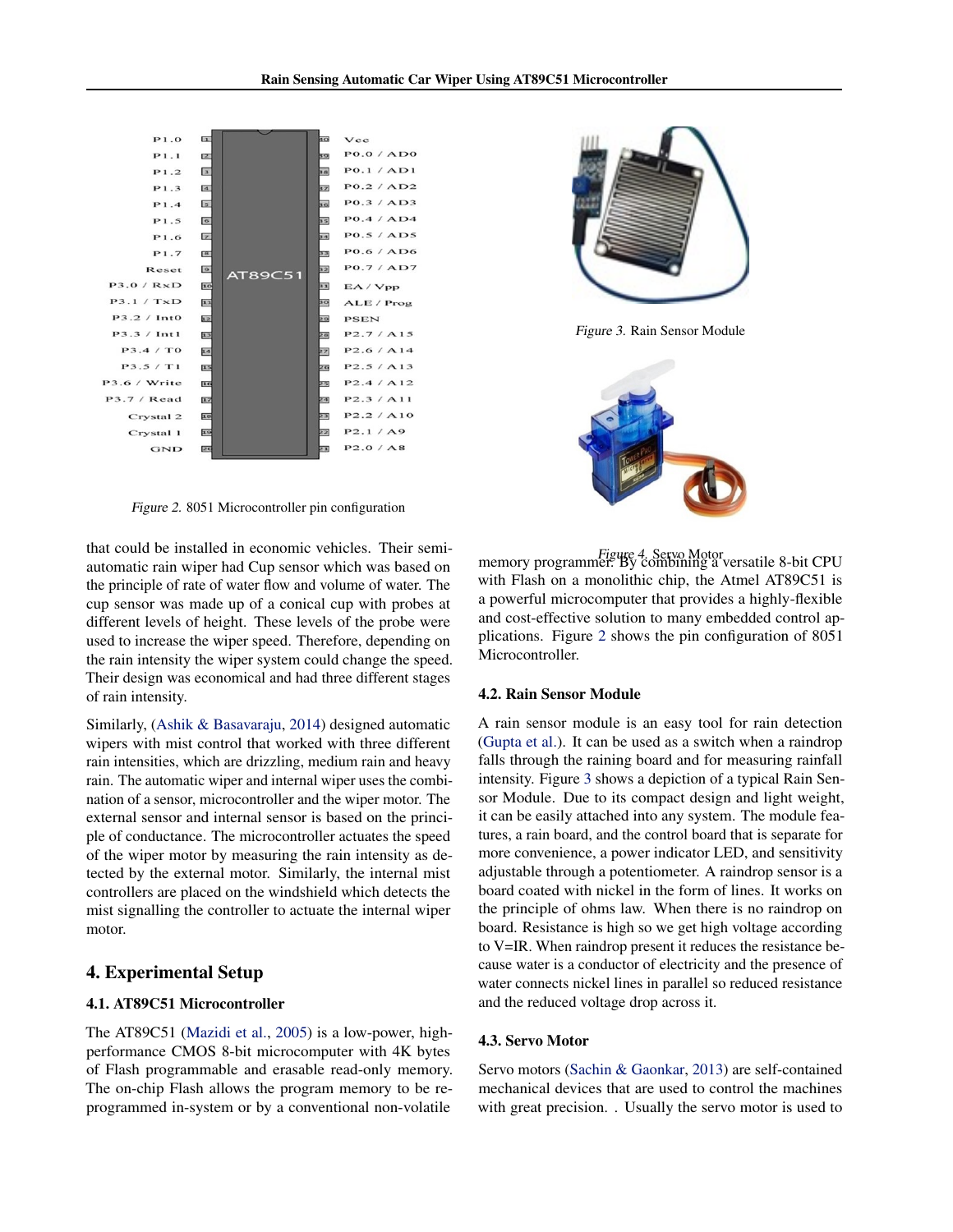

Figure 5. Operation of Servo based on Pulse Width Modulation

control the angular motion from 0° to 180° and 0° to 90°. The servo motor can be moved to a desired angular position by sending Pulse Width Modulated [\(Holtz,](#page-4-0) [1992\)](#page-4-0) signals on the control wire. The servo understands the language of pulse position modulation. A pulse of width varying from 1 millisecond to 2 milliseconds in a repeated time frame is sent to the servo around 50 times in a second. The width of the pulse determines the angular position. For example, a pulse of 1 millisecond moves the servo towards 0°, while a 2 milliseconds wide pulse would take it to 180°. The pulse width for in-between angular positions can be interpolated accordingly. Thus a pulse of width 1.5 milliseconds will shift the servo to 90°. It must be noted that these values are only approximations. The actual behavior of the servos differs based on their manufacturer. A sequence of such pulses (50 in one second) is required to be passed to the servo to sustain a particular angular position. When the servo receives a pulse, it can retain the corresponding angular position for the next 20 milliseconds. So a pulse in every 20 millisecond time frame must be fed to the servo. Figure [4](#page-1-0) shows an example of the servo motor we have used in our implementation, while Figure 5 shows the operation of servo motor based on Pulse Width Modulated signals.

#### 4.4. Circuit Simulation and PCB Designing

Proteus Design Suite by Labcenter Electronics provides a simple interface to design and simulate various circuits. It has a variety of electronic components and settings for each of them to choose from and is an efficient method to test the initial circuits for sanity checks before implementation. It has the option of adding various switches and connect and visualize the flow in real-time, providing error logs and failure cases. Figure [7](#page-3-0) demonstrates the simulation of our circuit design. After selecting all the components and verifying the simulation on the software, we then start implementing the actual PCB designing process which includes



Figure 6. Flowchart

steps like printing a layout from EAGLE PCB design software, etching the PCB, drilling, integrating and soldering all the components and finally testing the prototype. Figure [8](#page-3-0) shows the Layout of our printed circuit board on the EA-GLE Software and Figure [9](#page-3-0) shows the board after etching process.

### 5. Results and Conclusion

Thus, we have implemented a model that senses rains and automatically switches on the wiper and adjusts its speed according to the intensity of the rain. As the intensity of the rain increases, the speed of the wiper increases to a certain level. Figure 6 shows the workflow for our proposal. The microcontroller checks for the digital pin and analog pin inputs of the rain sensor. When there is slight water on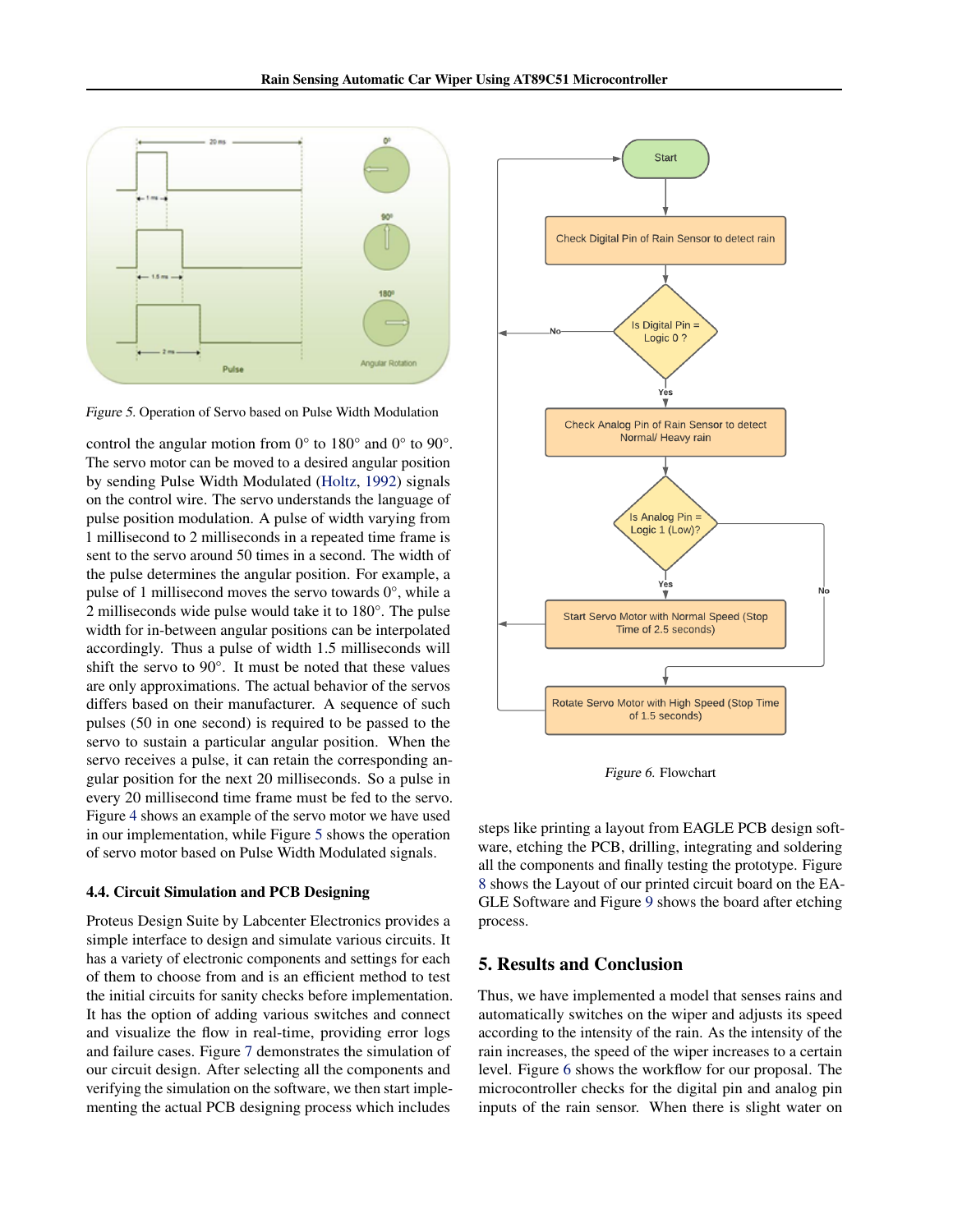<span id="page-3-0"></span>

Figure 7. PROTEUS Simulation Diagram

the sensor, the digital pin is set to logic '0'. This is used to detect presence of rain water. To check the intensity of rain, we monitor the analog pin output of the rain sensor, whose threshold can be adjusted manually through an attached Potentiometer to indicate how much water should be considered as high rain. According to our observations, the wiper takes 2.2 seconds when a drop of water is poured on the sensor, while it takes only 1.4 seconds when the sensor is submerged in a glass of water. We learned how to interface servo motor with AT89C51 Microcontroller and the rain sensor module interfacing with AT89C51 Microcontroller. Figure [10](#page-4-0) shows the prototype we have developed to demonstrate our idea.

## 6. Future Scope and Market Potential

The world will one day move in self-driving cars is already evident in a series of functions that today's cars have begun to perform without human intervention. Even in the models sold in India, some cars tell you the route and journey time, park on their own, start the wipers if it is raining, switch on the lights if it gets dark, warn you of moving objects at night, inform you of a school in the vicinity, detect dangerous lane departures and raise alarm if the driver is drowsy. You can control music volume by moving fingers in the air and telling your car what song to play.

One of the primary objectives in this task was to make a design which is compact and easy to integrate with a complex system such as a vehicle. Also, we wanted to demonstrate how these relatively novel sensors can be integrated with a microcontroller to develop an application. Modifications



Figure 8. Layout of our Printed Circuit Board in EAGLE software



Figure 9. Printed Circuit Board after Etching process

in the circuit can be made with the objective of creating a system on-chip, which can be easily plugged into existing vehicles. The sensor proposed in this model is low cost and efficient to a great extent, however with the development of more high quality and accurate sensors, much more desirable and reliable outputs can be obtained. Another interesting area to explore into is controlling the speed of the wiper to a more accurate sense. Currently, the wiper moves at two different speeds. By modifying the code, we can have